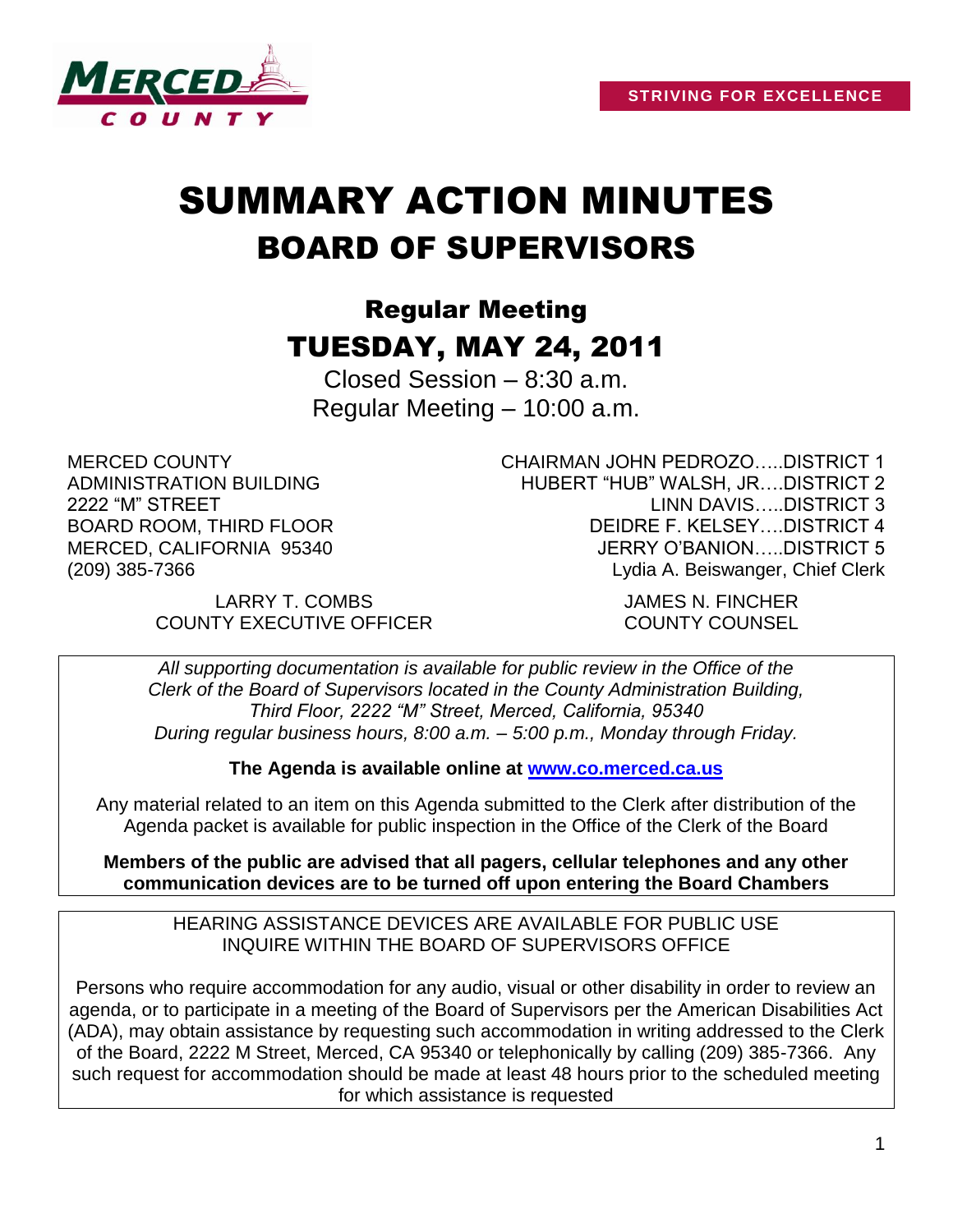The Agenda is divided into three sections:

**CONSENT CALENDAR** – These matters include routine financial and administrative actions and are approved by a single majority vote.

**SCHEDULED ITEMS** – These items are noticed hearings, work sessions and public hearings.

**REGULAR CALENDAR** – These items include significant policy and administration actions. Immediately after approval of the CONSENT CALENDAR, if the time of the hearing of SCHEDULED ITEMS has not arrived, the REGULAR CALENDAR will be considered.

# SCHEDULED ITEMS

# 8:30 A. M. **THE PUBLIC IS INVITED TO SPEAK ON ANY ITEM ON THE AGENDA-TESTIMONY IS LIMITED TO FIVE MINUTES PER PERSON**

**CLOSED SESSION - CONFERENCE WITH REAL PROPERTY NEGOTIATOR:** It is the intention of the Board to meet in Closed Session concerning a Conference with Real Property Negotiator(s) Mark Hendrickson, Director-Commerce, Aviation and Economic Development pursuant to Government Code Section 54956.8 as follows: (1) Castle-Buildings 1509, 1529 & associated land; (2) Castle-500 acres of vacant land and (3) Castle-Buildings 1007, 1015 & 1038

**CLOSED SESSION - CONFERENCE WITH LEGAL COUNSEL - INITIATION OF LITIGATION:** It is the intention of the Board to meet in Closed Session concerning Initiation of Litigation pursuant to Government Code Section 54956.9(c): Number of Cases: One Case

**CLOSED SESSION - CONFERENCE WITH LEGAL COUNSEL - EXISTING LITIGATION:** It is the intention of the Board to meet in Closed Session concerning Existing Litigation pursuant to Government Code Section 54956.9(a): (1) Molina, Juan v. Joseph Gomes, Jr. and County of Merced, Merced Court Case no. CV001812; (2) Abarca, et al. v. Merck & Co., Inc., et al., Federal Case no: 1:07-CV-0388 OWW DLB; (3) Bauer v. County of Merced, et al., Merced Superior Court case no. 150392; and (4) County of Merced v. Rooker, et al., Merced Superior Court case no. CV001238

**CLOSED SESSION:** It is the intention of the Board to meet in Closed Session pursuant to Government Code Section 54957.6 concerning a Conference with County of Merced Staff Negotiators concerning negotiations with American Federation of State, County and Municipal Employees (AFSCME), Units 4, 5, 6 and 8; Independent Employees of Merced County (IEMC), Unit 3; Merced County Lawyers Association, Unit 7; Merced County Sheriff Employee Association (MCSEA), Unit 2; Merced County Law Enforcement Sergeants, Unit P; Deputy Sheriff Association, Unit 10 and Non-Safety Corrections, Unit 12

**THE BOARD RECESSED INTO CLOSED SESSION AT 8:30 A.M. AND RECONVENED AT 10:00 A.M. WITH ALL MEMBERS PRESENT AND THE CHAIRMAN ADVISED STAFF WAS PROVIDED DIRECTION**

**GOVERNMENT CODE SECTION 54950 COMPLIANCE (LATE AGENDA ITEMS)**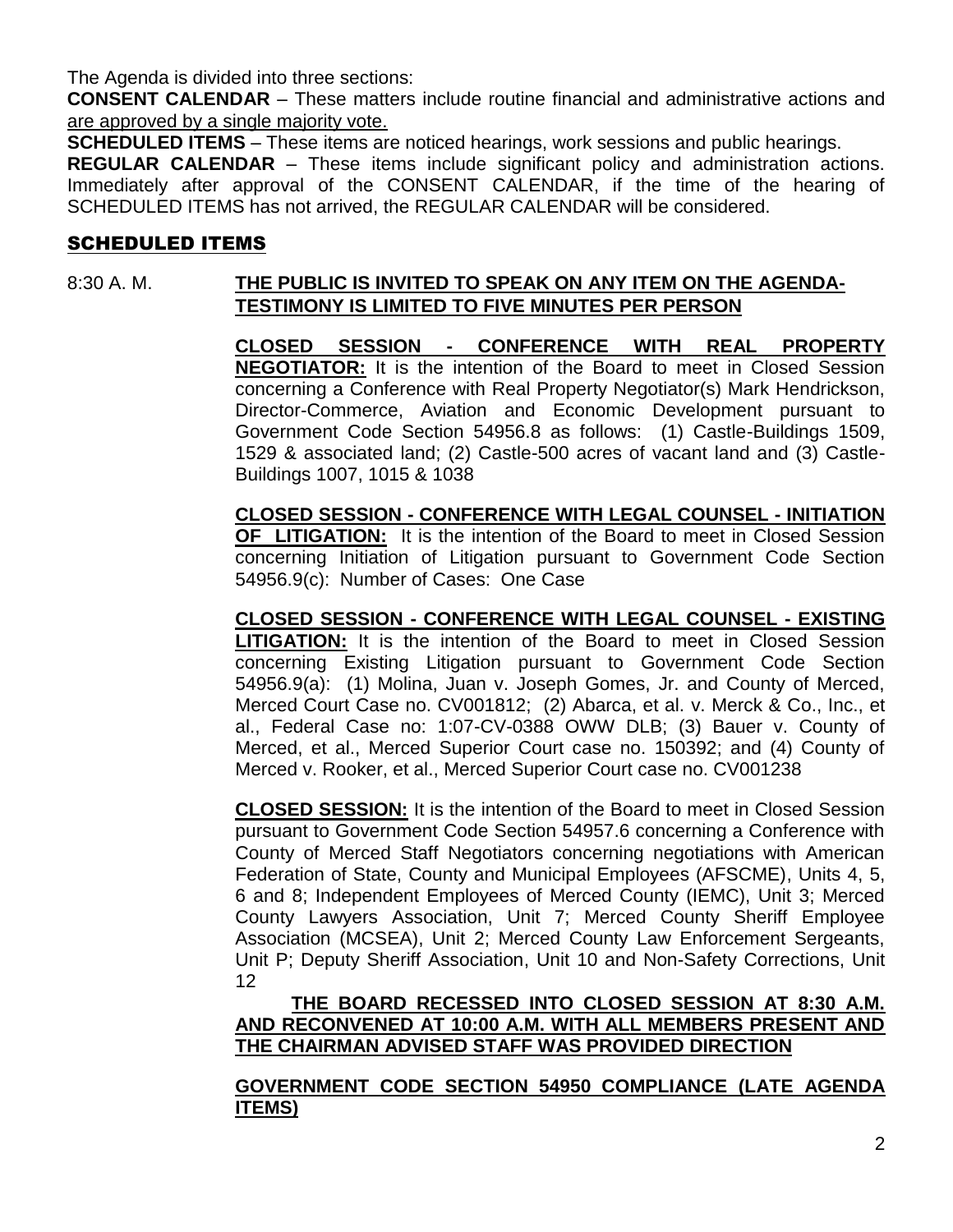#### 10:00 A. M. **PLEDGE OF ALLEGIANCE**

**PUBLIC OPPORTUNITY TO SPEAK ON ANY MATTER OF PUBLIC INTEREST WITHIN THE BOARD'S JURISDICTION INCLUDING ITEMS ON THE BOARD'S AGENDA, EXCEPT FOR THOSE ITEMS SPECIFICALLY SCHEDULED AS PUBLIC HEARINGS** (Testimony limited to five minutes per person)

#### *REVIEW BOARD ORDER – SEE PAGE 13*

#### **PRESENTATION: Executive Office - Budget Presentation** *REVIEW BOARD ORDER – SEE PAGE 13 AND 14*

#### **COUNSEL - PRESENTATION ON PROPOSED REDISTRICTING MAPS**

RECOMMENDATION: Review and consider possible additional direction to the demographer and staff regarding the proposals

# *REVIEW BOARD ORDER – SEE PAGE 14*

#### **APPROVAL OF CONSENT AGENDA CALENDAR** (Items #1 - 47) **APPROVED AS RECOMMENDED AYES: ALL**

#### **HEALTH - PUBLIC HEARING - PROPOSED ORDINANCE AND POSSIBLE ADOPTION**

To Consider the proposed Ordinance entitled: An Ordinance Amending the Health Department Fee Ordinance by adopting or changing fees set for Health Services Performed by the Health Officer of Merced County (Amends Ordinance No. 1871 and adds to Title 9 General Health and Safety Code, Chapter 9.49)

RECOMMENDATION: Reopen the public hearing; waive further reading and adopt Proposed Ordinance

#### *REVIEW BOARD ORDER – SEE PAGE 14 AND 15*

#### **REPORTS/BOARD DIRECTION**

County Executive Officer, County Counsel, Board of Supervisors Members

# CONSENT CALENDAR (Items #1 - 47) **APPROVED AS RECOMMENDED AYES: ALL**

#### Planning

- 1. Approve and authorize the Chairman to sign Amendment to Contract No. 2010025 with Environmental Planning Partners, Inc. to extend the contract term for the Environmental Impact Report (EIR) for the Azevedo Dairy Expansion Project (CUP09-011).
- 2. Approve and authorize the Chairman to sign Amendment to Contract No. 2008318 with George Reed Inc., to extend the term for the preparation of the Environmental Impact Report (EIR) for the Snelling Mine Expansion Project (MM09-002/GPA05-009/ZC05-010).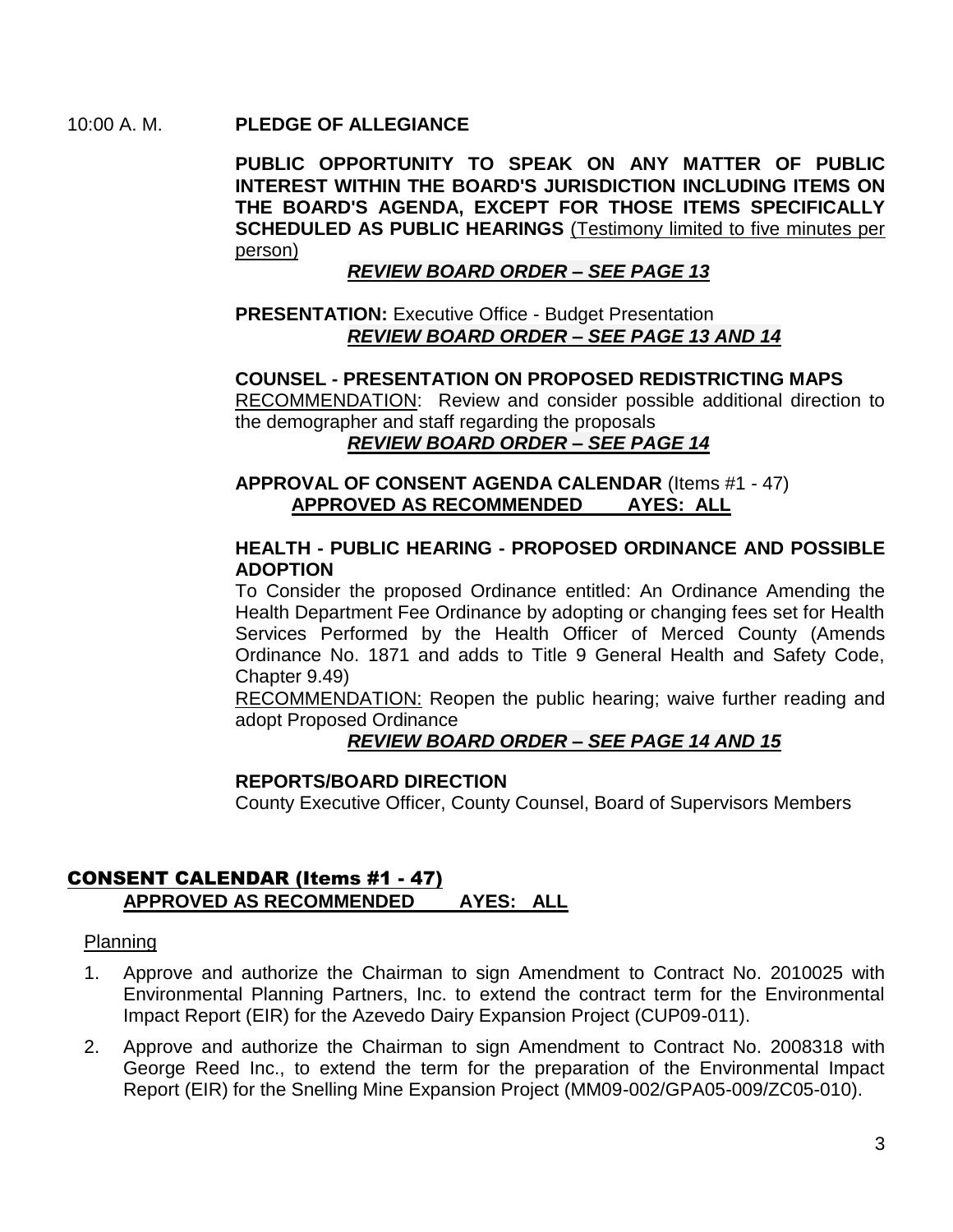3. Approve and authorize the Chairman to sign Amendment to Contract No. 2006292 with Atkins North America, Inc. (formerly PBS&J) to extend the term and formalize the name change, for the preparation of the Environmental Impact Report (EIR) for the Snelling Mine Expansion Project (MM09-002/GPA05-009/ZC05-010).

# Public Works

- 4. Approve Budget Transfer in the amount of \$1,800 for replacement air conditioner at Jury Assembly, sufficient funds exist.
- 5. Approve Budget Transfer in the amount of \$80 for Atwater Lighting Zone of Benefit No. 212 for payment of utilities. (4/5 Vote Required)
- 6. Approve Budget Transfer in the amount of \$120 for unexpected lighting repairs needed for Bryant Meadows Lighting and Drainage Zone No. 331. (4/5 Vote Required)
- 7. Approve Budget Transfer in the amount of \$7,129 to replace funds used in the operation of the El Nido Recreation Building. (4/5 Vote Required)

# **District Attorney**

8. Approve and authorize Chairman to sign Renewal Contract No. 2005189 with Richard S. Michaels, Attorney At Law, for consulting and legal services to the District Attorney's office for investigation and prosecution of consumer protection cases.

# Ag. Commissioner

- 9. Approve and authorize Chairman to sign Renewal Contract No. 2004107 with California Cantaloupe Advisory Board for Anti-Theft Inspection/surveillance of cantaloupe fields.
- 10. Approve and authorize Chairman to sign Renewal Contract No. 2010218 with California Dept. of Food and Agriculture for European Grapevine Moth Regulatory Enforcement Program and adopt Resolution.

# **ADOPTED RESOLUTION NO. 2011-55**

11. Approve and authorize Chairman to sign Renewal Contract No. 2010115 with California Dept. of Food and Agriculture for Asian Citrus Psyllid Pest Detection and Survey Program and adopt Resolution.

# **ADOPTED RESOLUTION NO. 2011-56**

12. Approve and authorize Chairman to sign Renewal Contract No. 2001105 with California Dept. of Food and Agriculture for Fruit and Vegetable Inspection Services and adopt Resolution.

# **ADOPTED RESOLUTION NO 2011-57**

13. Approve and authorize Chairman to sign Renewal Contract No. 2004082 with California Dept. of Food and Agriculture for Organic Producer Registration and Inspection and adopt Resolution.

# **ADOPTED RESOLUTION NO. 2011-58**

14. Approve and authorize Chairman to sign Renewal Contract No. 2004158 with USDA-Wildlife Services for the 2010/2011 Annual Work Plan Predatory Animal Control in Merced County. *REVIEW BOARD ORDER – SEE PAGE 15*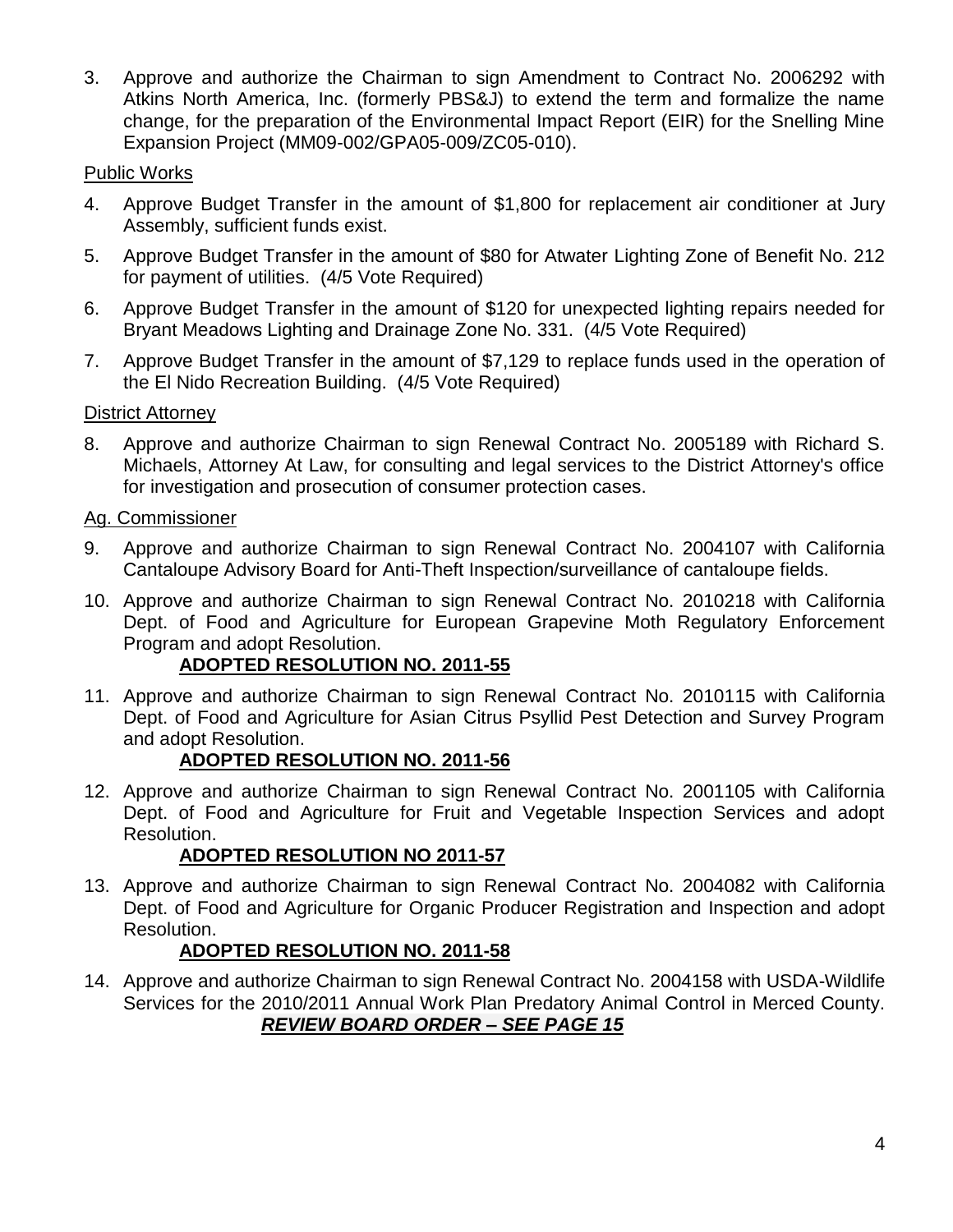#### Mental Health

- 15. Approve and authorize Chairman to sign Renewal Contract No. 2010209 with Merced Lao Family for Southeast Asian Community Advocacy Program (SEACAP) through the Mental Health Services Act Three Year Plan.
- 16. Approve and authorize Chairman to sign Renewal Contract No. 2009246 with Merced Lao Family Community, Inc. for implementation of Integrated Mental Health in Primary Care Settings Program and the Cultural Brokers for Mental Health Services Program as part of the Mental Health Services Act Prevention and Early Intervention Program (MHSA-PEI).
- 17. Approve and authorize Chairman to sign Renewal Contract No. 2010140 with U.S. Dept. of Housing and Urban Development for 2010 Supportive Housing Program Renewal Grant for Project Home Start.
- 18. Approve and authorize Chairman to sign Renewal Contract No. 2009339 with Juan C. Garcia, PhD, LMFT, for consulting services for clinical supervision and training of interns and pre-licensed staff members.
- 19. Approve and authorize Chairman to sign Renewal Contract No. 2003108 with Human Services Agency for Money Management Services for consumers who are unable to manage the receipt and disbursement of their funds without assistance.
- 20. Approve and authorize Chairman to sign Renewal Contract No. 2010068 with Kings View Corporation for provision of Patients' Rights Advocates Services.
- 21. Approve and authorize Chairman to sign Renewal Contract No. 2007093 with Mission Linen Supply for linen and laundry services for the Marie Green Psychiatric Facility.
- 22. Approve and authorize Chairman to sign Renewal Contract No. 2009117 with Value Options, Inc. to maintain specialty mental health service provider network.
- 23. Approve and authorize Chairman to sign Renewal Contract No. 2007052 with Trilogy Integrated Resources, LLC for Network of Care website maintenance and e-learning.
- 24. Approve and authorize Chairman to sign Renewal Contract No. 2006176 with Turning Point Community Services in connection with the MHSA Community Assistance Recovery Enterprise (CARE) Program.
- 25. Approve and authorize Chairman to sign Amendment to Contract No. 2008160 with Mariposa County Behavioral Health and Recovery for inpatient services at Marie Green Psychiatric Health Facility.
- 26. Approve and authorize Chairman to sign Amendment to Contract No. 2007199 with Guardco Security Services for security at all Mental Health department facilities.

#### Human Services Agency

- 27. Approve and authorize Chairman to sign Contract No. 2011067 with University of California, Davis for staff development training.
- 28. Approve and authorize Chairman to sign Renewal Contract No. 2009164 with University of California, Davis for Staff Training and Development for Child Welfare Services.
- 29. Approve and authorize Chairman to sign Renewal Contract No. 2010044 with Foundation for Improved Living-Merced to provide services from the Circles Campaign to eleven CalWORKs participants.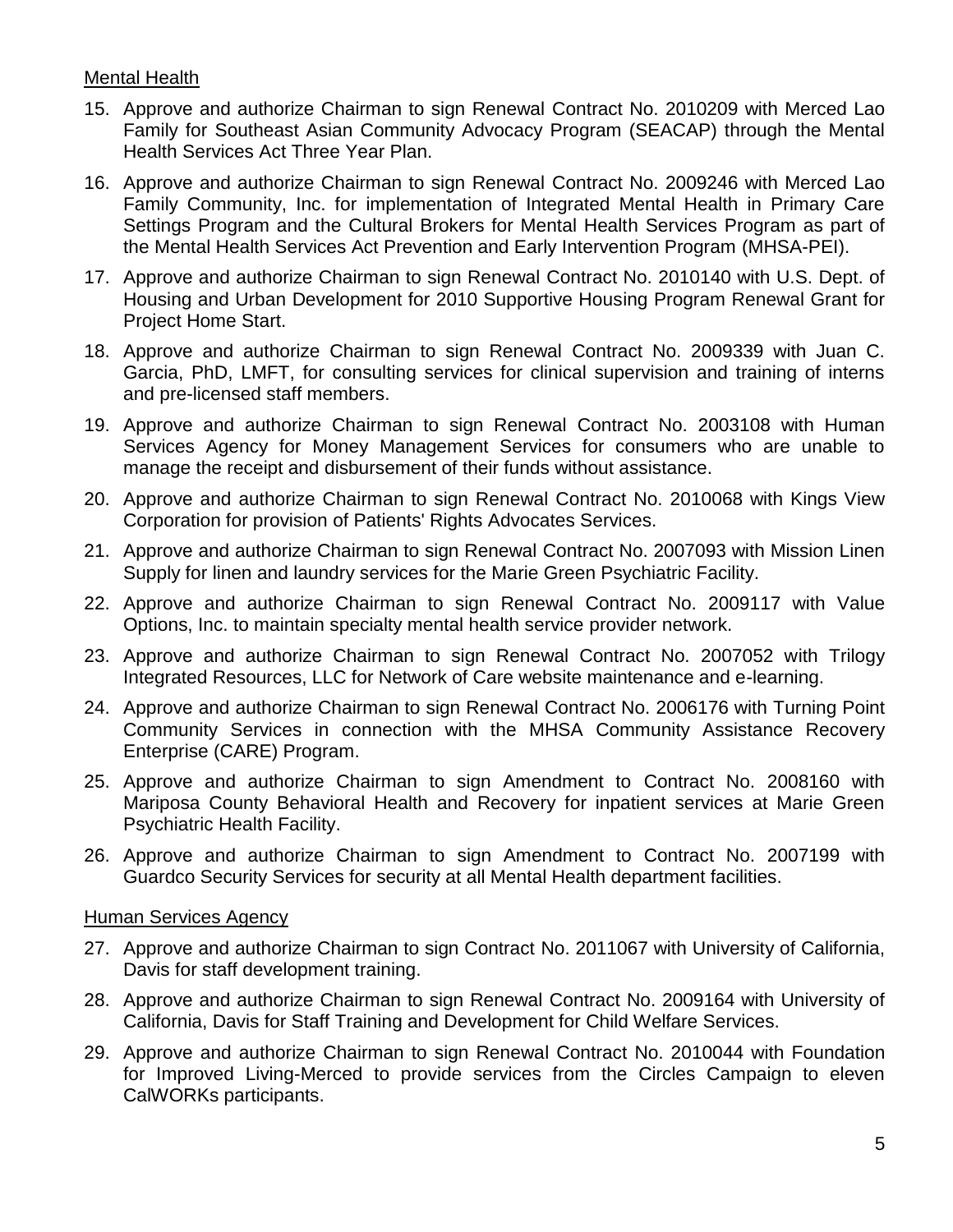- 30. Approve and authorize Chairman to sign Renewal Contract No. 2010043 with District Attorney's Office for In-Home Supportive Services (IHSS) Program Fraud Investigation and Prevention.
- 31. Approve and authorize Chairman to sign Renewal Contract No. 2009099 with Mental Health for mental health and substance abuse services.
- 32. Approve and authorize Chairman to sign Renewal Contract No. 2010135 with Aspiranet for SB 163 Wraparound Services.
- 33. Approve and authorize Chairman to sign Renewal Contract No. 2010136 with Aspiranet for Transitional Housing Program-Plus services to the youth who are aging out of foster care.

#### **Health**

- 34. Approve and authorize Chairman to sign Amendment to Contract No. 2010233 with Blue Shield of California Foundation for funding to support planning efforts to expand health care coverage for uninsured adults in Merced County now known as Low Income Health Program (LIHP).
- 35. Approve and authorize Chairman to sign Renewal Contract No. 2004106 and Certification Clauses Form with State Water Resources Control Board for the Local Oversight Program, authorize the Director of Public Health or Designee to sign all payment requests and adopt Resolution.

# **ADOPTED RESOLUTION NO. 2011-59**

36. Approve and authorize Chairman to sign Amendment to Contract No. 2008135 with Calif. Dept. of Health Services for Medi-Cal Administrative Activities extending the term from June 30, 2011 to June 30, 2013 and increasing the total grant award from \$660,000 to \$1,060,000 and adopt Resolution.

# **ADOPTED RESOLUTION NO. 2011-60**

#### **Sheriff**

- 37. Approve and authorize Chairman to sign Renewal Contract No. 2009293 with Treasurer for Los Banos Bank Deposit Transportation.
- 38. Approve and authorize Chairman to sign Renewal Contract No. 200198 with Mental Health for the patients' meal food services at Marie Green Psychiatric Center.

#### Dept. of Workforce Investment

39. Approve and authorize Chairman to sign Amendment to Contract No. 2009216 with Merced County Office of Education for San Joaquin Valley Green Jobs Corps to continue to provide grant elements of paid "green" work experience, environmental stewardship, community service and civic responsibility education to participating youth and approve the necessary budget transfer-\$38,838. (4/5 Vote Required)

# Fire

- 40. Approve Budget Transfer in the amount of \$800 for different estimates than anticipated for Drying Cabinets and Extractor Machine.
- 41. Approve Budget Transfer in the amount of \$1,305 due to higher cost than anticipated for the Midland VHF Repeater Package.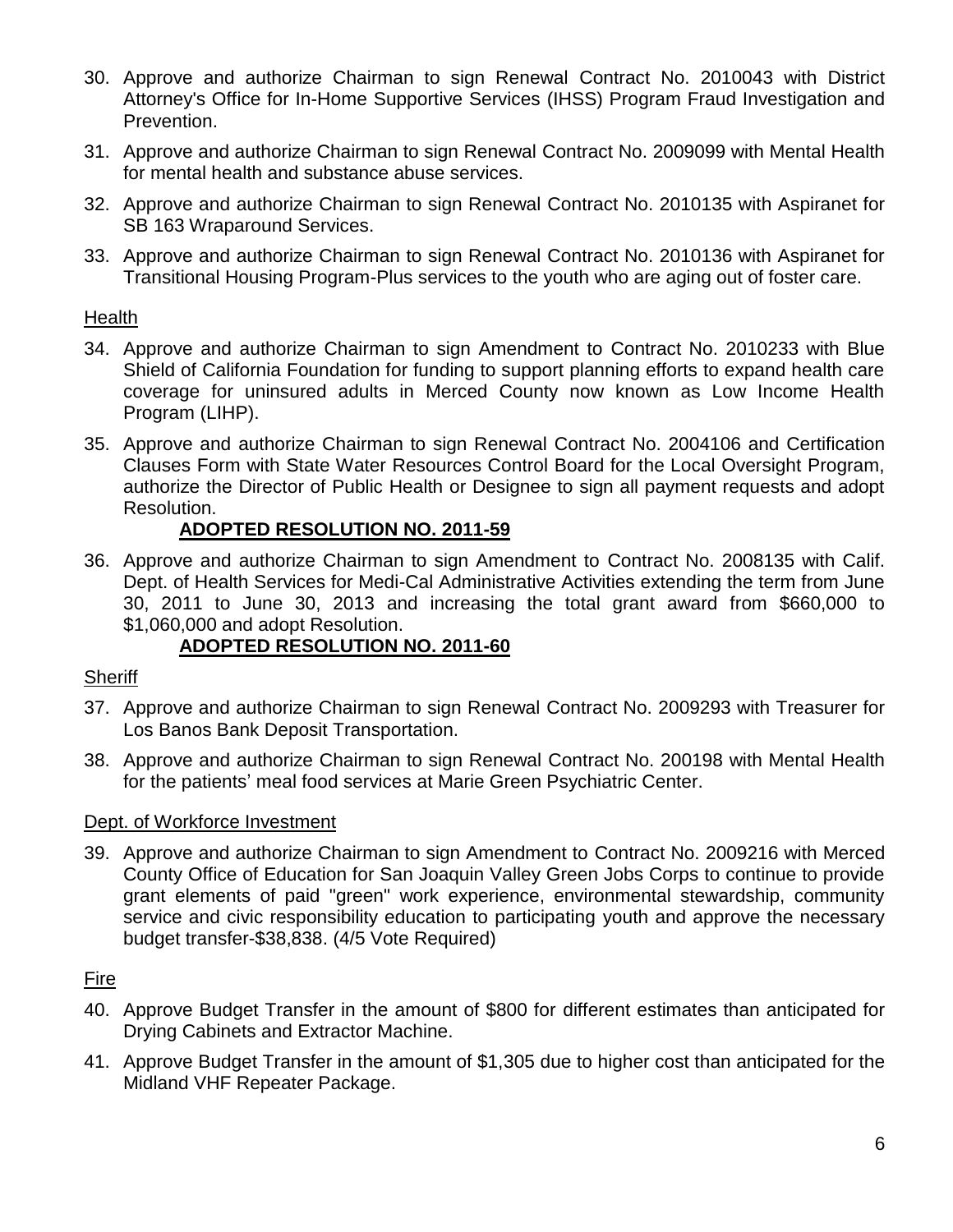#### Board Recognition

- 42. Authorize Certificates of Recognition to Lloyd Erlandson and Clay Skinner in recognition of service as Outgoing Board of Director Members and Sergio De Alba for selection of the Dr. Les McCabe Educator of the Year Award as recognized by the Merced County Farm Bureau.
- 43. Authorize Certificates of Recognition to Junior Leadership Class 7 Graduation students from Livingston, Buhach Colony, Golden Valley, Merced, Atwater, and Yosemite High Schools. *REVIEW BOARD ORDER – SEE PAGE - 16*
- 44. Authorize Certificates of Recognition to Roberta Flanagan for Good Business Citizen of the Quarter and Roger Wood for Volunteer of the Quarter as recognized by Merced County Chamber of Commerce.
- 45. Authorize Certificate of Recognition to Katie Favier for selection as the Merced County 2011 Honoree for the Common Threads Award Honoring Women in Agriculture.

#### Executive Office

- 46. Approve Travel Requests submitted by Mental Health (2) as recommended by Executive Office.
- 47. Act on Claim for Damages submitted by Bonnie Farley (2011-29) as recommended by Risk Management and Counsel.

# REGULAR CALENDAR

# BOARD ACTION

#### PUBLIC WORKS

48. Contract with Calif. Dept. of Transportation (Caltrans) for the realignment of a portion of Wolfsen Road and Santa Fe Grade Road planned to occur with the State Route 165 Reconstruction Project (Agreement No. 10-385) and adopt Resolution.

#### **AUTHORIZED CONTRACT NO. 2011070 AND ADOPTED RESOLUTION NO. 2011-61 AS RECOMMENDED AYES: ALL**

- 49. Proposition 84 Statewide Park Development Grant Application: (1) Designate Public Works Director as the authorized representative as required by the State to conduct all negotiations, sign and submit documents including but not limited to applications, agreements, and payment requests which may be necessary for the completion of the grant scope; (2) authorize Public Works Director to sign and submit the Grant Applications for the proposed projects in Planada and Winton which both feature a new skate park, walkways/pedestrian paths, restrooms and facility improvements, lighting, landscaping, parking, playground equipment and facilities such as covered picnic areas, benches, and staging areas for a total of up to \$5 million in grant funds per project which may change since the projects are not due until July 1, 2011; and Public Works will return to the Board with amendments for grant as they occur or execution of contracts and adopt Resolution. **ADOPTED RESOLUTION NO. 2011-62 AS RECOMMENDED AYES: ALL**
- 50. Certify the Information and Findings of the Mitigated Negative Declaration for the Cottonwood Road and Ingomar Road Intersection Re-design as prepared by Environmental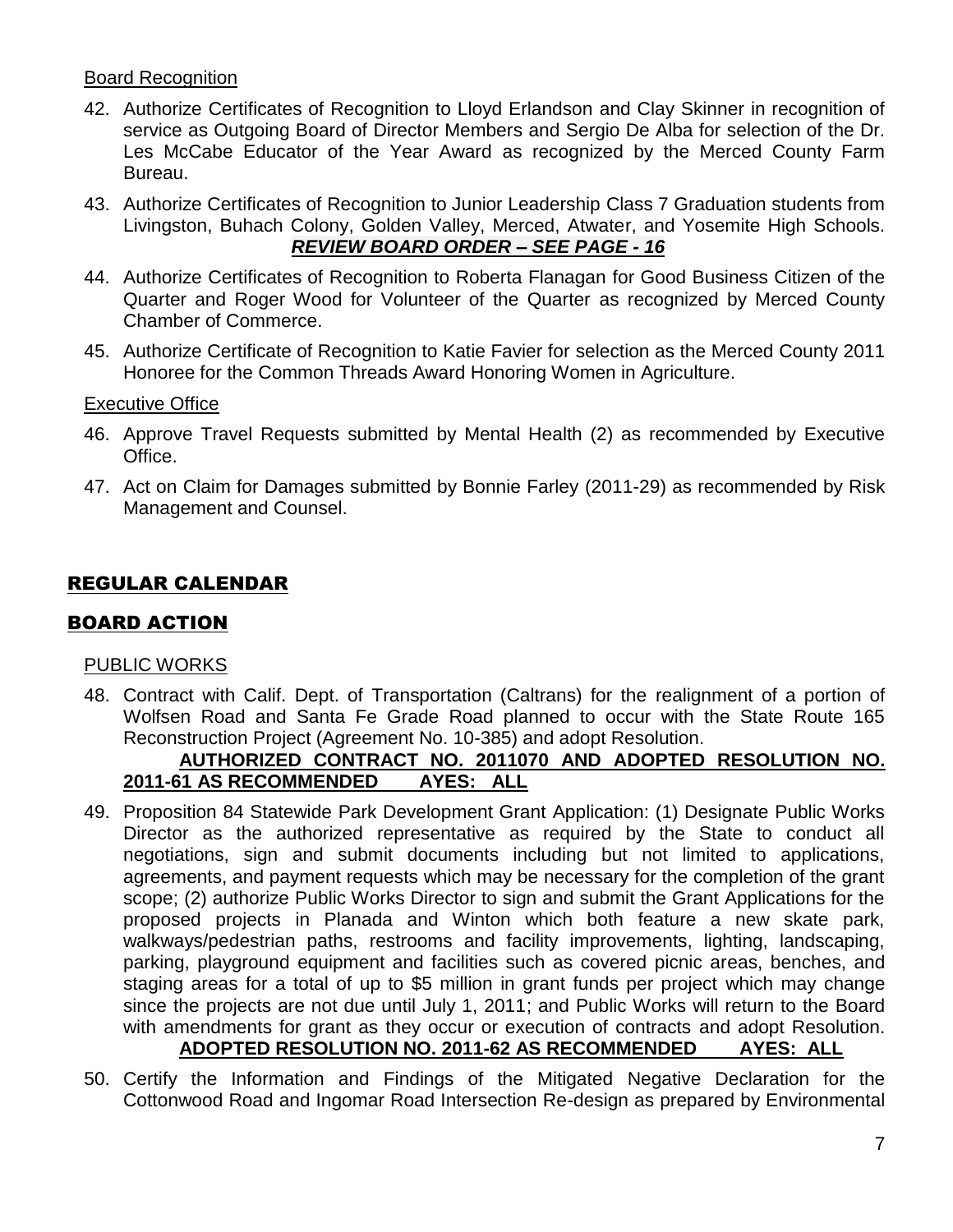Science Associates (EAS) dated April, 2011. **APPROVED AS RECOMMENDED AYES: ALL**

51. Contract with State Dept. of Transportation (Caltrans) for Landscape Maintenance for State Highway 33 at Henry Miller Avenue; authorize Public Works, Risk Management and Counsel to negotiate the final terms of Contract to be signed by the Chairman after review by Counsel.

# **AUTHORIZED CONTRACT NO. 2011068 AS RECOMMENDED AYES: ALL**

52. Contract with In-N-Out Burgers, Inc. for Landscape Maintenance Assignment and Assumption Agreement for State Highway 33 at Henry Miller Avenue; authorize Public Works, Risk Management and Counsel to negotiate final terms of Contract to be signed by the Chairman after review by Counsel and adopt Resolution.

#### **AUTHORIZED CONTRACT NO. 2011069 AND ADOPTED RESOLUTION NO. 2011-63 AS RECOMMENDED AYES: ALL**

53. Authorize the Notice of Intention to Vacate a portion of Sunny Acres Avenue located in the Ballico area and set a public hearing for June 28, 2011 at 10:00 a.m. to consider said road to be vacated as a public roadway and adopt Resolution.

# **ADOPTED RESOLUTION NO. 2011-64 AS RECOMMENDED AYES: ALL**

#### HUMAN SERVICES AGENCY

54. Contract with Merced County Office of Education for Child Care services as recommended by Evaluation Committee in response to RFP No. 6537 to provide Stage One Child Care Services for families in the CalWORKs Program.

# **AUTHORIZED CONTRACT NO. 2011071 AS RECOMMENDED AYES: ALL**

55. Contract with the National Council on Crime and Delinquency for the Safe Measures webbased internet reporting service.

# **AUTHORIZED CONTRACT NO. 2011072 AS RECOMMENDED AYES: ALL**

56. Approve the transfer of \$20,000 from Human Services Agency to Merced County Association of Governments (MCAG) for initial implementation efforts related to the "Merced County 10-Year Plan to End Chronic Homelessness" during the period of April 1, 2011 through June 30, 2011.

# **APPROVED AS RECOMMENDED AYES: ALL**

# FIRE

57. Appoint Nancy Koerperich as Merced County Fire Chief and Director of Merced County Office of Emergency Services pursuant to Ordinance No. 1567; identify the authorized agents for the Merced County Office of Emergency services (OES) substituting Nancy Koeperich as the Director/Office of Emergency Services and retaining Kevin Smith as the Acting Deputy Director-Operations/Office of Emergency Services and Cecil Banks as the Deputy Director-Administration/Office of Emergency Services and adopt Resolution.

# **ADOPTED RESOLUTION NO. 2011-65 AS RECOMMENDED AYES: ALL**

58. Approve Grant Application submission for the Volunteer Fire Assistance Program in the amount of \$18,500 to purchase 100 New Generation Fire Shelters and 100 Wildland Packs with harness with the Calif. Dept. of Forestry and Fire Protection; direct Fire return to the Board with results and authorization prior to accepting award and authorize Fire Division-Operations Chief to sign as Authorized Representative.

# **APPROVED AS RECOMMENDED AYES: ALL**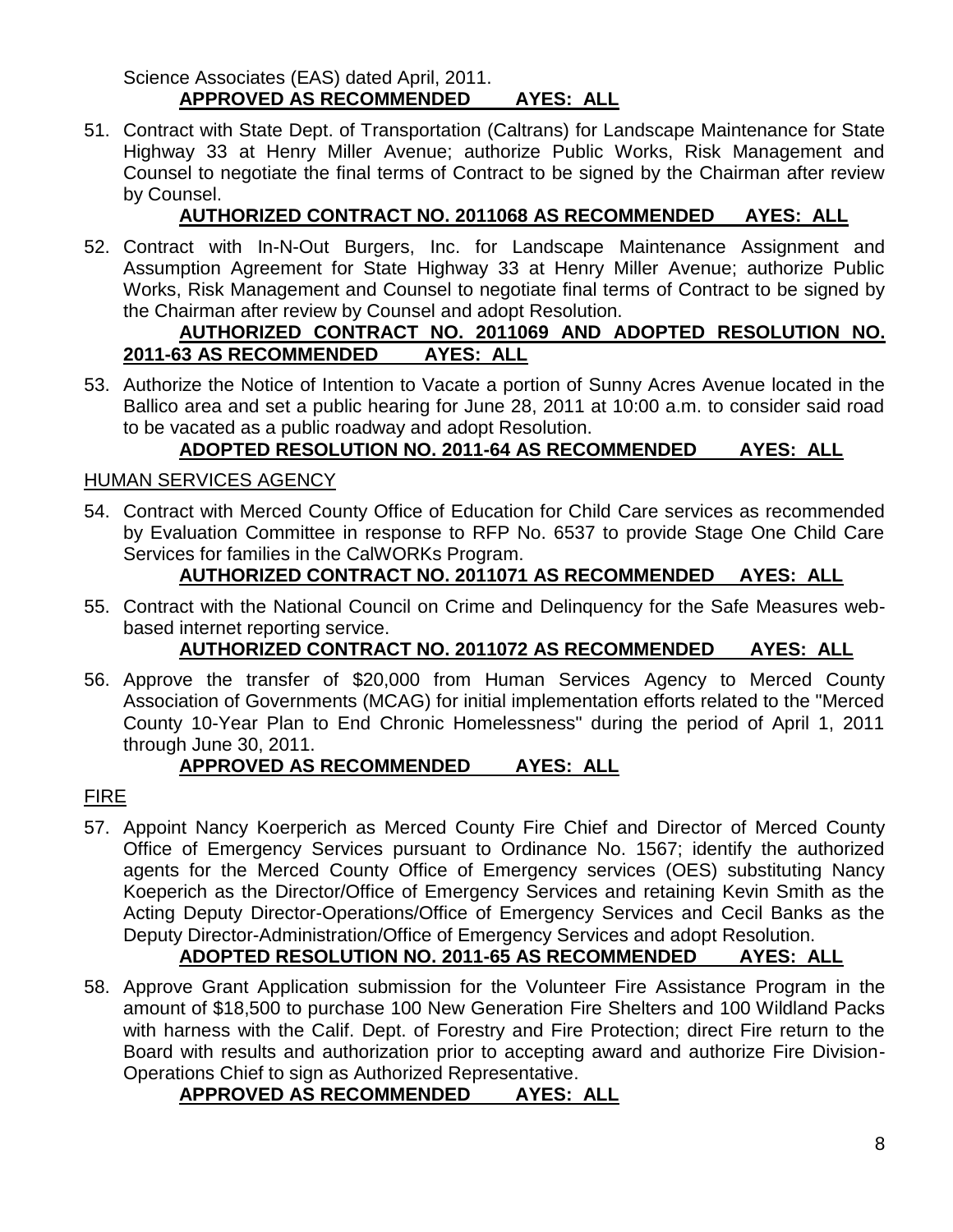# MENTAL HEALTH

59. Contract with California Psychiatric Transitions for Mental Health Rehabilitation Center services.

# **AUTHORIZED CONTRACT NO. 2011073 AS RECOMMENDED AYES: ALL**

60. Contract with Central Valley Regional Center for provision of services to individuals who are both developmentally disabled and seriously emotionally disturbed.

# **AUTHORIZED CONTRACT NO. 2011074 AS RECOMMENDED AYES: ALL**

#### **SHERIFF**

61. Contract with 35th District Agriculture Association-Merced Fair located at the Merced Fairgrounds for law enforcement services.

# **AUTHORIZED CONTRACT NO. 2011075 AS RECOMMENDED AYES: ALL**

62. Authorize initiation of Request for Proposal (RFP) process for inmate commissary services at the Adult Correctional Facilities to evaluate the cost-benefits of providing these services in-house versus having an outside company provide services and authorize the Sheriff and Dept. of Admin. Services-Purchasing to evaluate the responses and return to the Board with recommended action.

# **APPROVED AS RECOMMENDED AYES: ALL**

#### COMMERCE, AVIATION AND ECONOMIC DEVELOPMENT

63. Designate the Commerce, Aviation and Economic Development Director as the National Environmental Protection Act (NEPA) Certifying Officer for U.S. Dept. of Housing and Urban Development (HUD) and State Dept. of Housing and Community Development (HCD) Grants, assuming responsibility for complying with NEPA laws and regulations, subject to review and concurrence by Planning and Counsel.

# **ADOPTED RESOLUTION NO. 2011-66 AS RECOMMENDED AYES: ALL**

64. Contract with Jones & Stokes Associates, Inc. for preparation of Initial Study under the provisions of the California Environmental Quality Act (CEQA) for the revised Castle Airport Master Plan.

#### **AUTHORIZED CONTRACT NO. 2011076 AS RECOMMENDED AYES: ALL**

#### RETIREMENT BOARD

65. Adopt recommended Retirement Contribution and Interest Rates as recommended effective for the July 8, 2011 Payroll as follows: Employer rate-36.14%; Member Contribution Rates-General Tier 1- 11.23%, Tier 2- 9.92%; Safety Tier 1- 13.42% and Tier 2- 8.84%.

# *REVIEW BOARD ORDER – SEE PAGE 16*

#### **HEALTH**

66. Contract with State Dept. of Health Care Services; Amendment to Contract No. 2010280 with Central California Alliance for Health for physician services effective May 24, 2011 with the authorization to execute conditional upon Centers for Medicare and Medicaid Services (CMS) approval in substantially the form presented here; authorize the establishment of Health-IGT Trust Fund and approve the necessary budget transfer-\$1,000,000. (4/5 Vote Required)

**AUTHORIZED CONTRACT NO. 2010280 (CENTRAL CALIF. ALLIANCE FOR HEALTH) AND CONTRACT NO. 2011079 (STATE DEPT. OF HEALTH CARE SERVICES) AS RECOMMENDED AYES: ALL**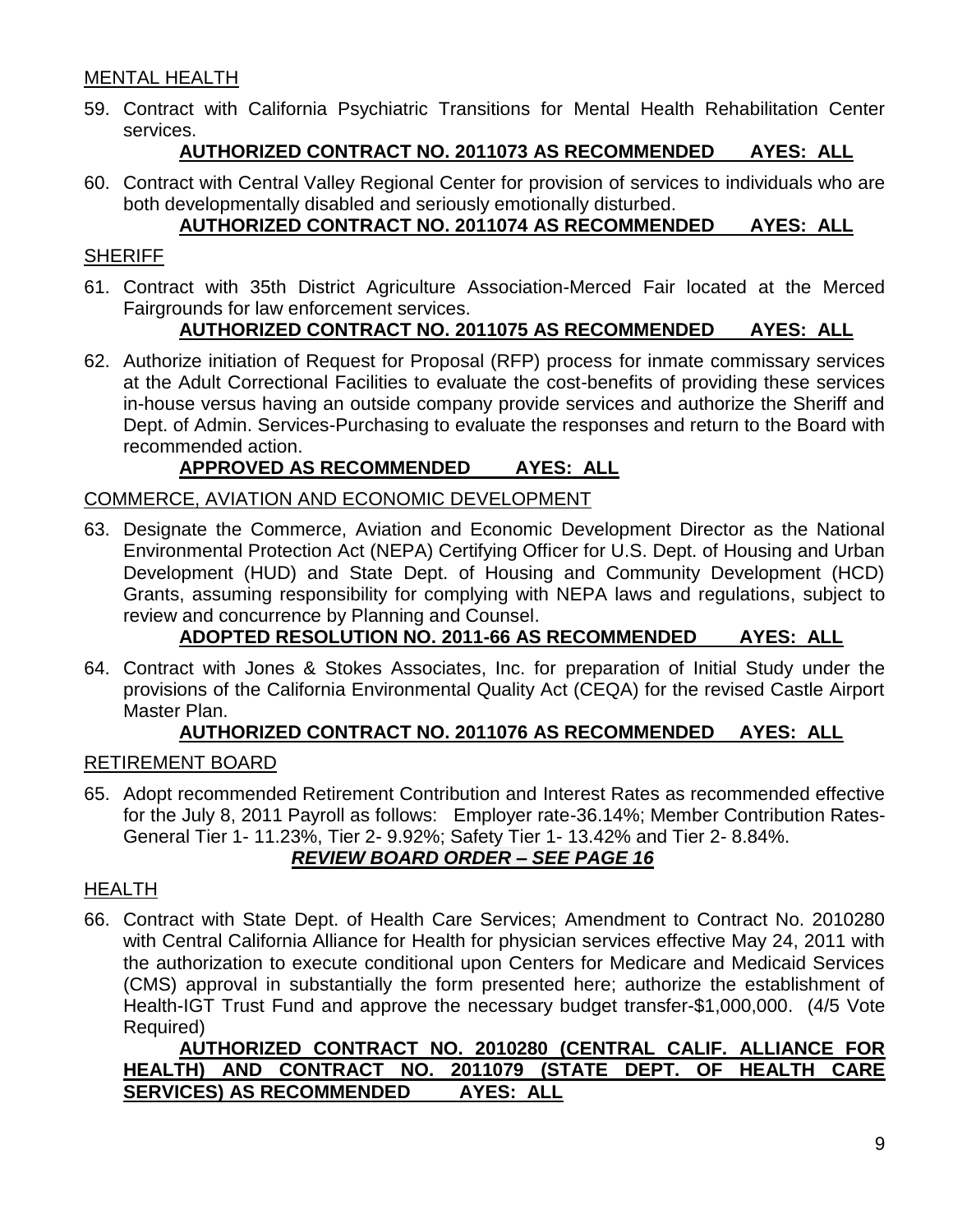# **TREASURER**

67. Review and accept the Quarterly Investment Report for the Period of January 1, 2011 to March 31, 2011.

# **APPROVED AS RECOMMENDED AYES: ALL**

#### DEPT. OF ADMIN. SERVICES

68. Accept the donation of two multi-band repeaters, associated equipment and services from the City of Fresno in participation with the Federal Homeland Security Public Safety Interoperable Communication Grant Program.

# **APPROVED AS RECOMMENDED AYES: ALL**

#### BOARD OF SUPERVISORS

69. Authorize Special Board Project Funds-District Two in the amount of \$20,000 to be transferred to Capital Improvement Projects (CIP 17000/83642) for Merced American Legion Hall Floor Refinishing and approve the necessary budget transfer-\$20,000.

# **APPROVED AS RECOMMENDED AYES: ALL**

70. Authorize Special Board Project Funds-District Two in the amount of \$1,500 to be forwarded to the Merced County Chamber of Commerce for sponsorship of the Merced County Fair Exhibit at the 2011 California State Fair.

# **APPROVED AS RECOMMENDED AYES: ALL**

71. Authorize Special Board Project Funds-District Four in the amount of \$1,250 to be utilized to purchase 125 yards of compost from Solid Waste Landfill which will then be donated to the community garden project in Delhi.

# **APPROVED AS RECOMMENDED AYES: ALL**

72. Designate the Merced County Arts Council as the local partner in the California State-Local Partnership Program and authorize the Letter of Support.

# **APPROVED AS RECOMMENDED AYES: ALL**

- 73. Authorize Special Board Project Funds-District One in the amount of \$1,000 to the Merced American Legion Post 660 for repairs/maintenance of the Le Grand American Legion Hall. **APPROVED AS RECOMMENDED AYES: ALL**
- 74. Authorize Special Board Project Funds-District One in the amount of \$500 to be forwarded to the Livingston High School Sober Graduation Committee for Sober Grad Program. **APPROVED AS RECOMMENDED AYES: ALL**
- 75. Authorize Special Board Project Funds-District Five in the amount of \$3,000 to be forwarded to the Castle Air Museum Foundation, Inc. to assist with the cost of rehabilitation of the parking lot facility at Castle Air Museum.

# **APPROVED AS RECOMMENDED AYES: ALL**

# HUMAN RESOURCES

76. Solid Waste Division Transition from Public Works to Merced County Regional Waste Management Authority/Merced County Association of Governments: (1.) Authorize Reduction In Force of the following thirty-four (34) filled positions, delete two (2) vacant positions and delete nine (9) Extra Help allocations effective June 19, 2011; (2.) Authorize Solid Waste Joint Powers Authority employees that retire from Merced County Employees Retirement Association (MCERA) by August 31, 2011 to participate in the Merced County Retiree Health Plan as if they were Merced County employees; and (3.) Adopt Resolutions: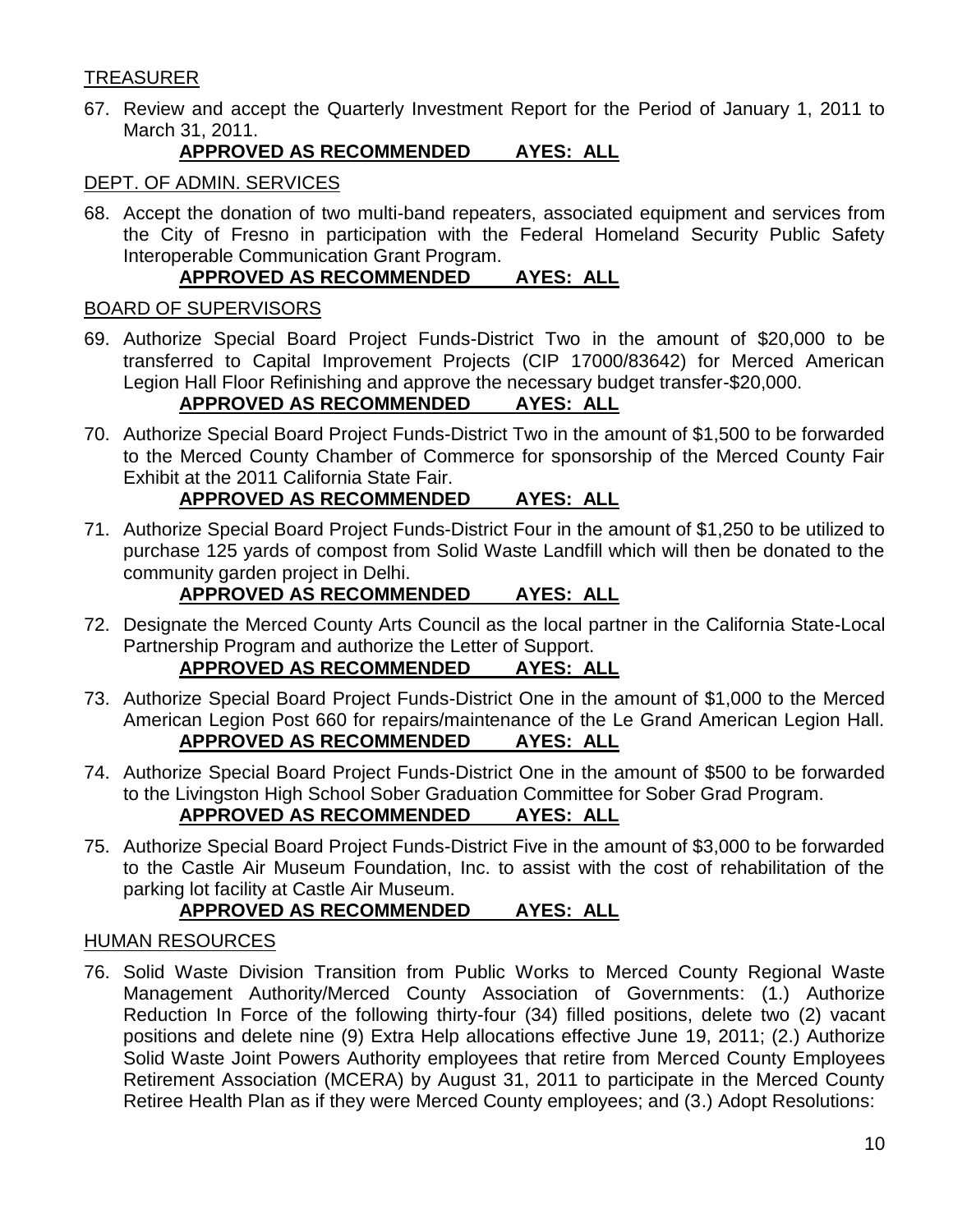Effective June 19, 2011, delete the following thirty-four (34) filled positions: one Deputy Director Pub Wks-Solid Waste (Pos 2); one Environmental Resource Manager (Pos 50), one Solid Waste Manager (Pos 26); one Solid Waste Superintendent (Pos 43); two Solid Waste Supervisors (Pos 4, 13); one Heavy Equipment Mechanic I/II (Pos 51); eleven Solid Waste Equipment Operators (Pos 6, 7, 8, 9, 17, 18, 19, 28, 29, 41, 42); eight Solid Waste Maintenance Worker I/II (Pos 12, 30, 33, 40, 46, 47, 48, 49); five Solid Waste Scale Attendants (Pos 5, 34, 36, 37, 44); one Account Clerk III (Pos 24); one Accounting Technician (Pos 27); and one Staff Services Analyst I/II (Pos 38);

 Effective June 19, 2011, delete the following two (2) vacant positions and nine (9) allocations: one Solid Waste Equipment Operator (Pos 10); one Solid Waste Supervisor (Pos 3); EH Student Intern; EH Solid Waste Equipment Operator; EH Solid Waste Maintenance Worker I; EH Solid Waste Maintenance Worker II; EH Solid Waste Scale Attendant; EH Laborer; EH Project Engineer; EH Office Assistant I and EH Account Clerk I.

#### **ADOPTED RESOLUTION NO. 2011-67 (POSITION) AND RESOLUTION NO. 2011- 68 (SALARY) AS RECOMMENDED AYES: ALL**

# BOARD APPOINTMENTS

77. Mental Health Advisory Board – Reappointed Mary Ellis, representing District Two, until June 30, 2014.

#### **APPROVED AS RECOMMENDED AYES: ALL**

78. Mental Health Advisory Board – Reappointed Sally Ragonut, representing District Three, until June 30, 2014.

# **APPROVED AS RECOMMENDED AYES: ALL**

79. Dairy Technical Advisory Committee – Appointed Kirsten Clause Russell (Hilmar Cheese) until January 28, 2013 and Reappointed Simon Vander Woude (California Dairies, Inc.), Alejandro Castillo (Cooperative Extension), Anselmo Souza and Frank Azevedo (Western United Dairyman) to serve until January 28, 2013.

# **APPROVED AS RECOMMENDED AYES: ALL**

#### BOARD INFORMATION & POSSIBLE ACTION **ACCEPTED AND PLACED ON FILE AYES: ALL**

80. Public Works re: Notice of Award - Contract No. 2009090 to Teichert Construction for the Husman Road Reconstruction Project.

# **AWARDED CONTRACT NO. 2009090**

81. Commerce, Aviation and Economic Development re: Notice of Contract Award of the Grant Application submitted on February 15, 2011 with U.S. Dept. of Housing & Urban Development (HUD) for the Neighborhood Stabilization Program Grant with funds to be used for acquisition/rehabilitation/resale of single family homes in the a specific target area in Winton to benefit the very low and low income families.

# **AWARDED CONTRACT NO. 2011077**

82. Commerce, Aviation and Economic Development re: Facility Use Contract with Central California Conference Pathfinder Bike-a-Thon that was held on April 15-17, 2011. **CONTRACT NO. 2011078**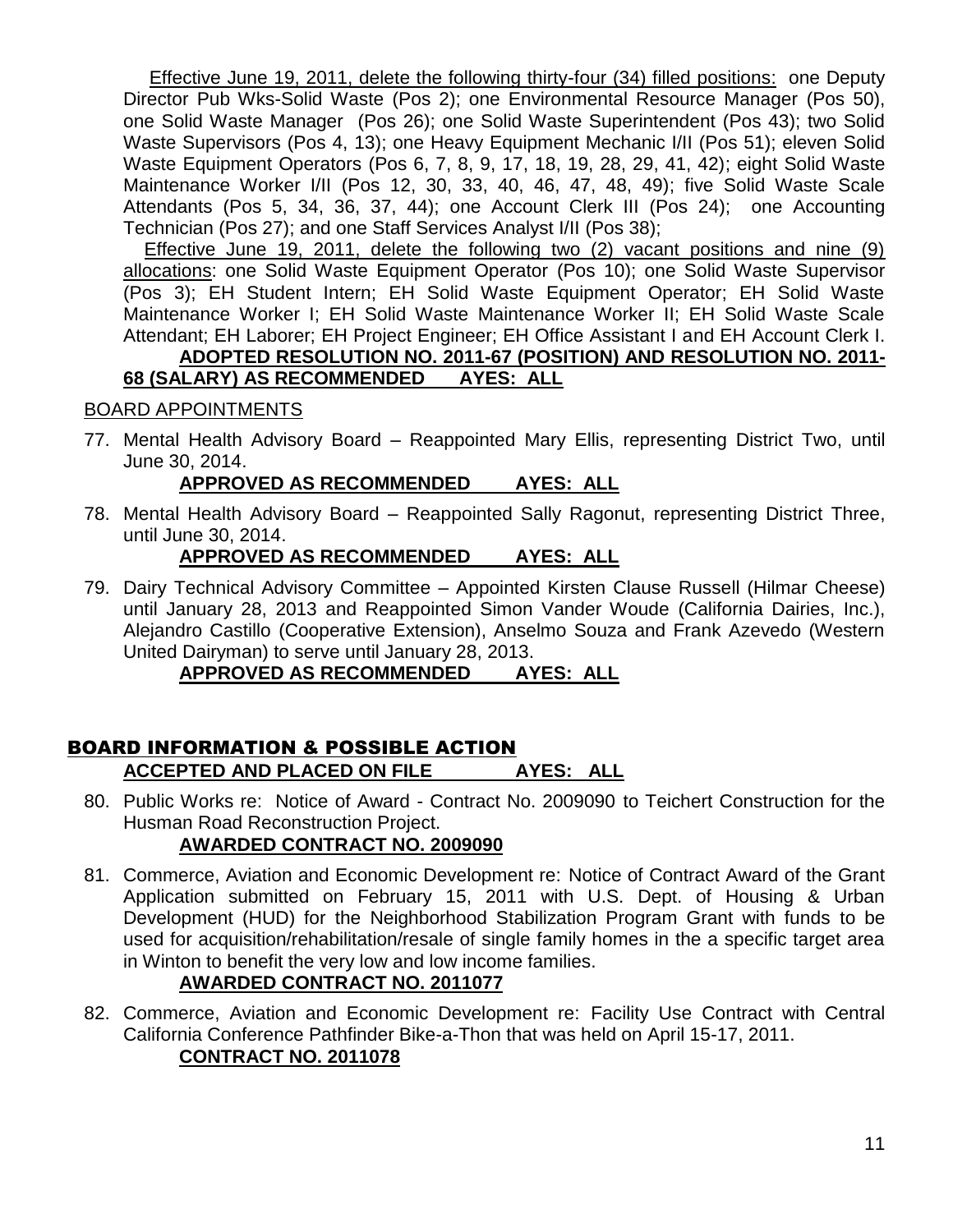- 83. Fire re: Notice of Fire Department participation in the International Association of Firefighter (IAFF) "Fill the Boot for Muscular Dystrophy Association (MDA)" Fundraiser for May 25-31, 2011.
- 84. Dept. of Admin. Services re: Notice of purchase for the Fire Department pursuant to Ordinance No. 1678, Chapter 5.12.040 and which fall under Category 1: Purchase of Rescue Vehicle and the subsequent assembly of the equipment compartments from Fire Truck Headquarters.
- 85. State Wildlife Conservation Board re: North Grassland Wildlife Area, Gadwall Unit Wetland Restoration, Merced County, Project ID 2003121.
- 86. California Emergency Management Agency re: Amendment of the major disaster declaration (FEMA-1952-DR-CA), the processing of U.S. Dept. of Agriculture Farm Service Agency emergency loans for physical and production losses has been authorized for the primary counties of Madera, Mariposa and the contiguous counties of Fresno, Merced, Mono, Stanislaus and Tuolumne, disaster is due to damages caused by severe winter storms, flooding, and debris and mud flows that occurred December 17, 2010 through January 4, 2011.
- 87. California Citizens Redistricting Commission re: Letter of thanks to the Board and County for allowing the Board of Supervisors Chambers to be used for a Commission hearing on April 16, 2011.
- 88. State Water Resources Control Board re: Notice of Public Workshop to receive information concerning technical studies to be conducted by the Merced Irrigation District under Investigation Order WR-2011-0003-EXEC set for June 22, 2011 at 9:00 a.m.
- 89. Bureau of Reclamation and Calif. Dept of Water Resources re: San Joaquin River Restoration Draft Program Document available and public hearings scheduled for May 24 in Fresno, Visalia; May 25 in Los Banos and May 26 in Sacramento.
- 90. State Board of Equalization re: County Assessment Appeals Filing Period for 2011 for each county in the State of California per clerks of the county assessment appeals boards and boards of equalization requirements of Revenue and Taxation Code Section 1603.
- 91. State Board of Equalization re: Taxpayers' Bill of Rights public hearings set for June 21, 2011 in Culver City and September 20, 2011 in Sacramento, CA to address the issues identified in the Taxpayers' Rights Advocates 2009-10 Annual Report and means to correct problems described in Report and to discuss and/or comment on all Board administered revenue programs or local property tax issues.
- 92. Alzheimer's Association re: California State Plan for Alzheimer's Disease: An Action Plan for 2011-2021. (On file with Clerk or in electronic version online at: www.caalz.org/policy/stateplan)

#### **ADOPTED RESOLUTIONS AND AJOURNED MEETING IN MEMORY OF JOHN E. BARNES, SR., WILLIAM G. VANDER WOUDE, ESTHER LEVEY AND DARREN PEREZ UNTIL TUESDAY, JUNE 7, 2011 AT 10:00 A.M.**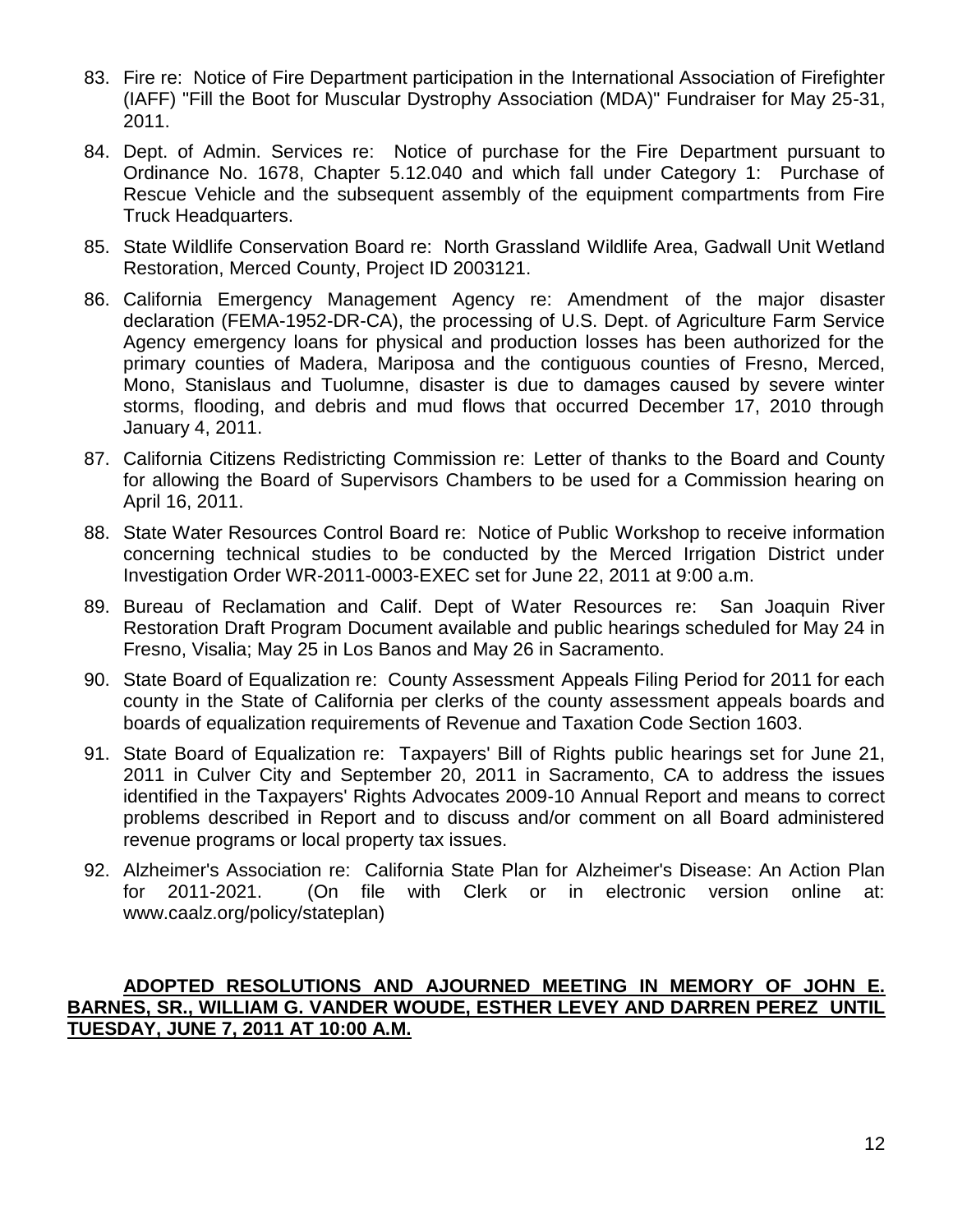#### **BOARD ORDERS – SUMMARY ACTION MINUTES – MAY 24, 2011**

#### **10:00 A.M. SCHEDULED ITEM 2011-05-24 PUBLIC OPPORTUNITY**

Dave Olsen, President of Challenger Learning Center Foundation, speaks in support of the center remaining open and requests the County honor their original lease.

Mike Lynch, California High Speed Rail Authority representative, provides an update on upcoming rail meetings and states the EIR report will be released soon.

Correctional Officer Chris Navarro and Sheriff's Association member, states concerns with the Sheriff's proposal to close the Main Jail, reviews the process involved with transferring prisoners to the Sandy Mush facility and states consideration needs to be given to the consequences to the local community.

Roger Norris, Atwater resident, states concerns with closure of mail jail and states moving to Sandy Mush will hinder safety of the community.

Correctional Officer Greg Rich and member of the Merced County Sheriff's Association, states his concerns with transferring medium-to-high risk criminal from Mail Jail to less secure and less equipped for response time at Sandy Mush Facility.

Javier Arteaga, Sheriff County employee, states concerns with closure of Mail Jail and the release of non-violent criminals.

Rudy Gonzales, representing the Sheriff's Department, states concerns with the forum to review the Sheriff's proposal of cuts advising this type of cutback puts inmates and other staff at risk, there is an understanding among the employees that cuts need to be made, however, vision and leadership needs to occur stating the main objective is to preserve public safety and meet the budget cuts that are necessary.

William Snyder speaks on the use of his geese in the disposal of green waste and the cost savings and reviews his concerns with the price of the permit fees. Present: Pedrozo, Walsh, Davis, Kelsey, O'Banion

#### **10:00 A.M. SCHEDULED ITEM 2011-05-24 PRESENTATION - Budget**

Deputy County Executive Officer/Budget Scott DeMoss provides a power point presentation on the County Budget for FY 10/11 through April, 2011; Cash Flow Comparison (General Fund), Thru April Comparisons FY 10/11 (General Fund) [Current Year-No Enc]; Cumulative April Expenditures by Category (General Fund) [Current Year-No Enc], Cumulative April Revenue by Category (General Fund) and Proposed Budget Timeframes.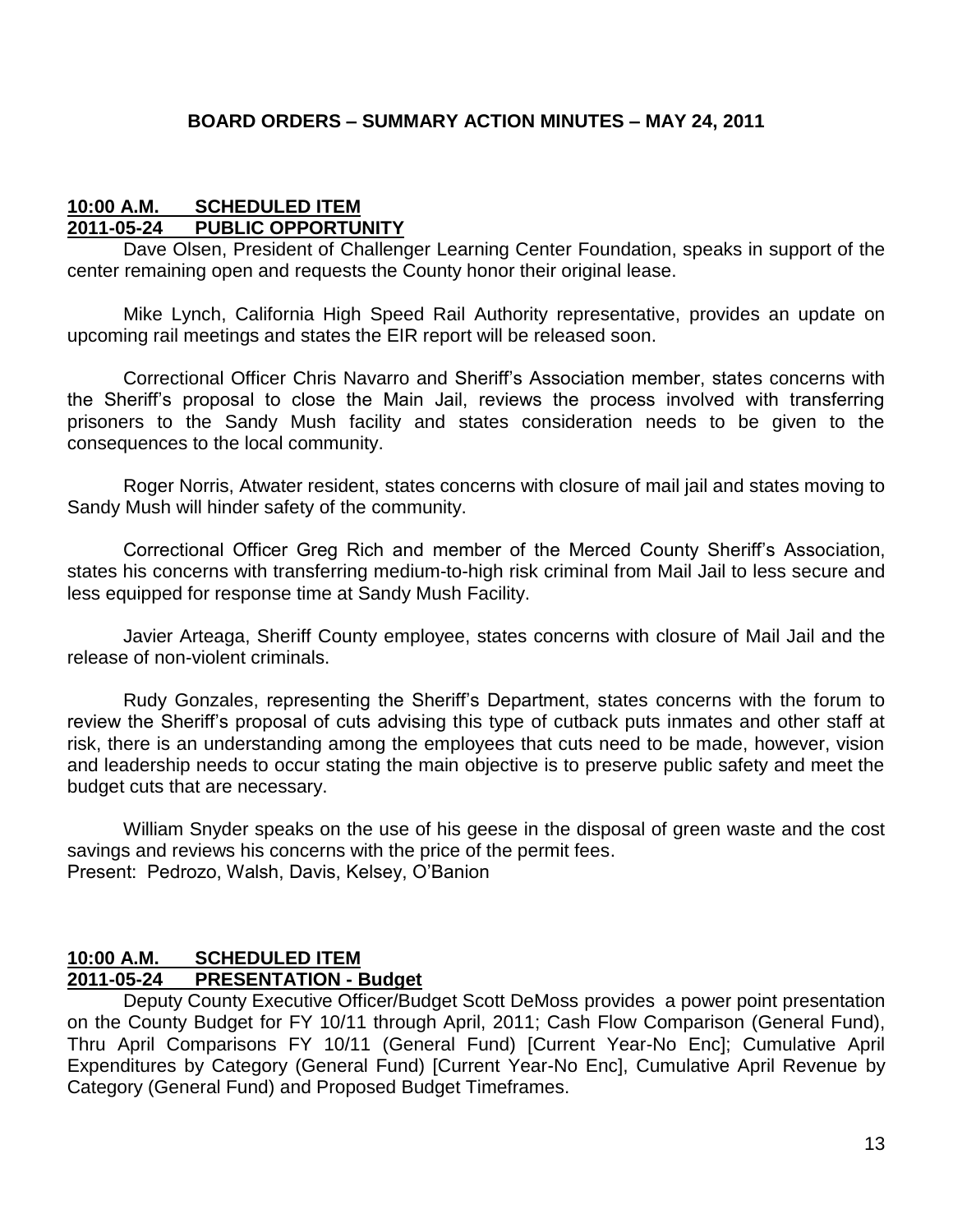The Board discusses additional study sessions on the budget review.

County Executive Officer Larry Combs states this is in discussion and it is anticipated this would be coming back to the Board for possible consideration. Present: Pedrozo, Walsh, Davis, Kelsey, O'Banion

#### **10:00 A.M. SCHEDULED ITEM 2011-05-24 COUNTY COUNSEL – REDISTRICTING**

The Clerk announces the presentation on the proposed Redistricting Maps is before the Board for consideration.

County Counsel James Fincher advises on May 10, 2011, the Board heard presentations regarding the legal and demographic criteria for the redistricting and adopted a Resolution which approved the criteria to be used in drafting the County's proposed redistricting plans. He advises Douglas Johnson, National Demographics Corporation, is present to introduce the three proposed alternative maps and will review the power point (Supplemental #1).

Mr. Douglas Johnson, National Demographics Corporation, introduces the three alternative maps and reviews the demographics of Plan A, B and C and presents a powerpoint reviewing the boundaries of maps shown as Plan A, B and C highlighting Livingston changes, downtown/ South Merced, North Merced, Le Grand and the Airport/Prison area. Mr. Johnson summarizes the proposed plans and reviews the similarities and differences and states the biggest change will occur in District 1 because it has to pick up the most territory.

The Board discusses the proposed maps, boundaries and borders and suggests various alternatives being considered and possibly come back to the Board.

Supervisor Pedrozo states his concern with Planada and Le Grand being divided since they are two small unincorporated communities.

Following discussion, Counsel Fincher states the Board is not taking any action on these maps today; and the consultant will take this information and possibly submit an additional map at the next meeting before the Board. In the weeks that follow, the proposed draft maps will be presented to the public for consideration and comment.

The Chairman states there is no further action to come to the Board. Present: Pedrozo, Walsh, Davis, Kelsey O'Banion

#### **10:00 A.M. SCHEDULED ITEM 2011-05-24 HEALTH – PUBLIC HEARING**

The time and date previously set to consider Public Hearing to consider Proposed Ordinance by title only: An Ordinance Amending the Health Department Fee Ordinance, by adopting or changing fees set for Health services performed by the Health Officer of Merced County (Amends Ordinance No. 1871 and codifies Ordinance as Title 9, General Health and Safety Chapter 9.49) submitted by Health.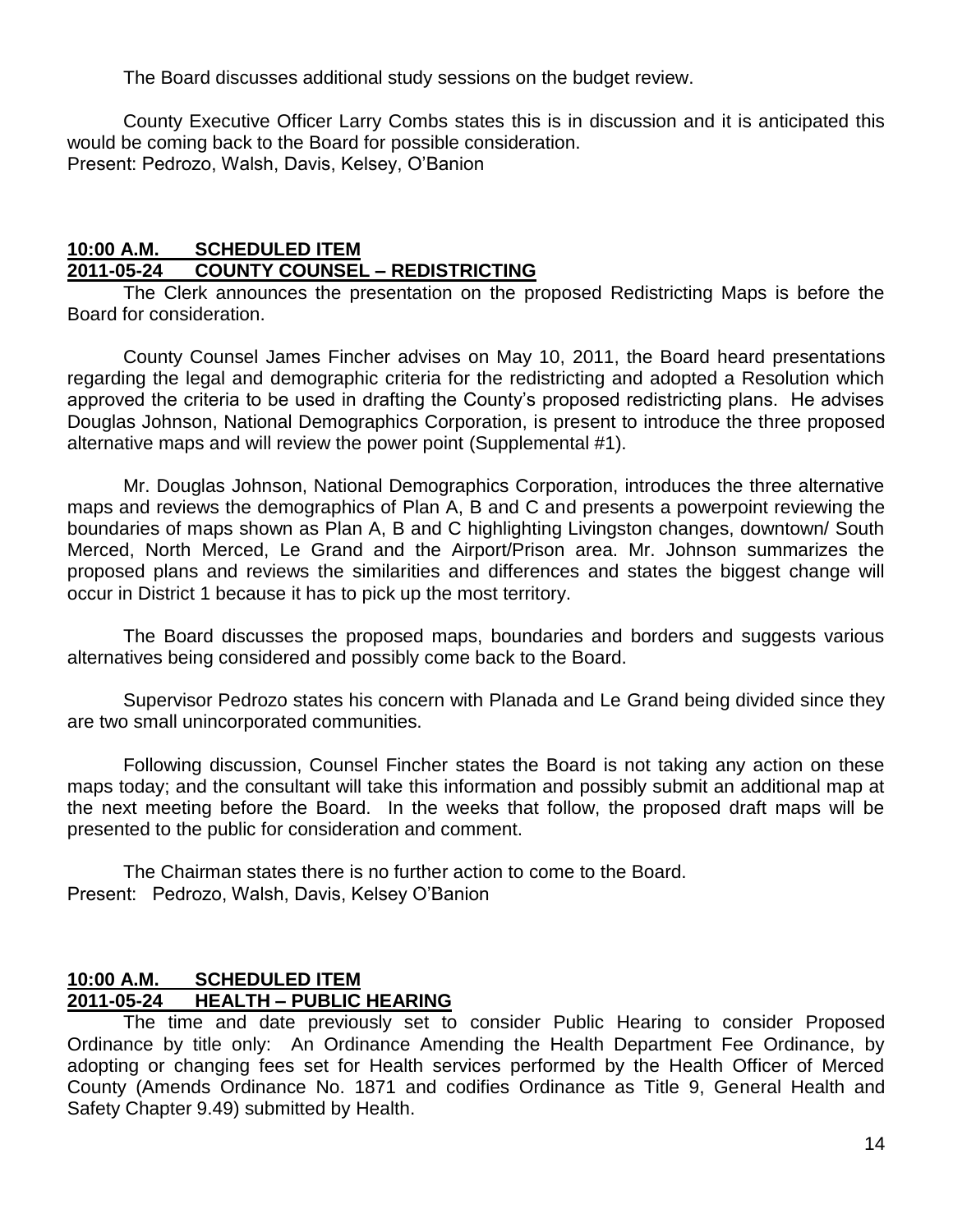Director of Public Health Tammy Moss Chandler provides a brief overview and a power point presentation.

Discussion is had on the fee structure, Sludge Management Program, abandon vehicle fees, dumping of vehicles on private property, appeal process/complaints and the fees.

The Chairman opens the public hearing and asks if there is anyone present wishing to speak. No one speaks. The Chairman closes the public hearing.

Following discussion, Supervisor O'Banion moves, seconded by Supervisor Kelsey, the Board waive further reading of the proposed ordinance and adopt Ordinance No. 1885.

The Chairman calls for a Vote on the Motion.

Supervisor Davis votes "no". Motion carries. Ayes: Pedrozo, Walsh, Kelsey, O'Banion Noes: Davis

#### **CONSENT ITEM NO. 14 2011-05-24 AG. COMMISSIONER**

The Clerk announces the Renewal Contract with U.S. Dept. of Agriculture, Animal and Plant Health Inspection Service-Wildlife Services (APHIS-WS) is before the Board for consideration.

Supervisor Davis requests information on the contract amount funded by the County and the services provided.

Agriculture Commissioner Dave Robinson advises General Fund monies are used to contract for beaver, coyote, skunks and other predatory animal control services with the U.S. Dept. of Ag. covering 1/3 of the cost and the County covering 2/3 (approximately 63%). He states this is a cooperative service agreement to provide professional predatory services and this is now down to one person providing the services.

Supervisor O'Banion reviews services provided stating coyotes can damage a flock of sheep in one night.

Supervisor Kelsey states this program provides an essential service in Snelling keeping mountain lions and bears under control and acknowledges the large cuts this program has taken over the years.

Following discussion and upon motion of Supervisor O'Banion, seconded by Supervisor Kelsey, duly carried, the Board approves and authorizes the Chairman to sign Contract No. 2004158 with the U.S. Dept. of Agriculture, Animal and Plant Health Inspection Service-Wildlife Services (APHIS-WS) for the 2010/11 Annual Work Plan Predatory Animal Control in Merced County.

Ayes: Pedrozo, Walsh, Davis, Kelsey, O'Banion